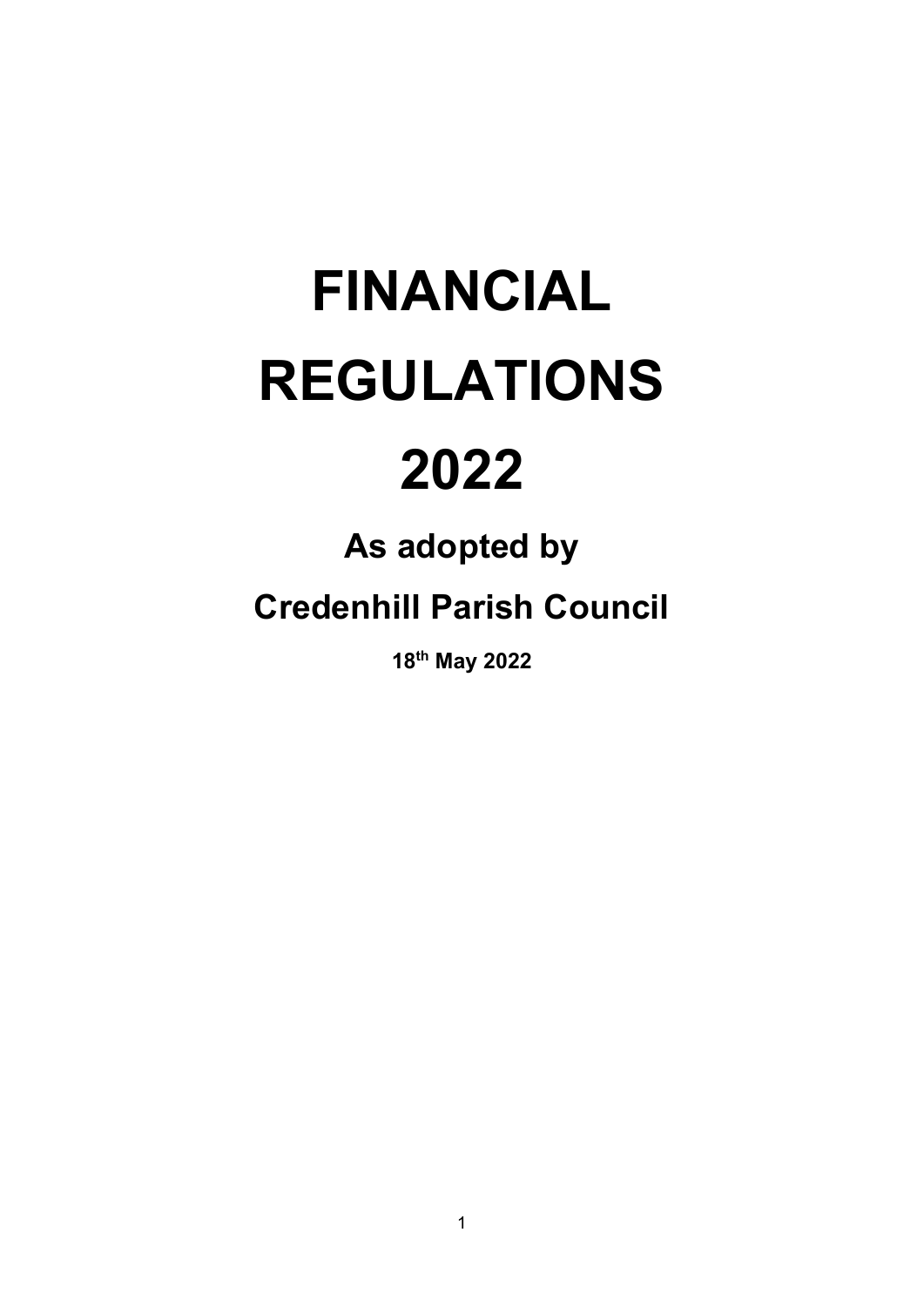#### TABLE OF CONTENTS

| 1. General                                                            | 3  |
|-----------------------------------------------------------------------|----|
| 2. Accounting and audit (internal and external)                       | 5  |
| 3. Annual estimates (budget) and forward planning                     | 6  |
| 4. Budgetary control and authority to spend                           | 6  |
| 5. Banking arrangements and authorisation of payments                 | 7  |
| 6. Instructions for the making of payments                            | 8  |
| 7. Payment of salaries                                                | 10 |
| 8. Loans and investments                                              | 11 |
| 9. Income                                                             | 11 |
| 10. Orders for work, goods and services                               | 12 |
| 11. Contracts                                                         | 12 |
| 12. Payments under contracts for building or other construction works | 13 |
| 13. Stores and equipment                                              | 14 |
| 14. Assets, properties and estates                                    | 14 |
| 15. Insurance                                                         | 15 |
| 16. Charities                                                         | 15 |
| 17. Risk management                                                   | 15 |
| 18. Suspension and revision of Financial Regulations                  | 15 |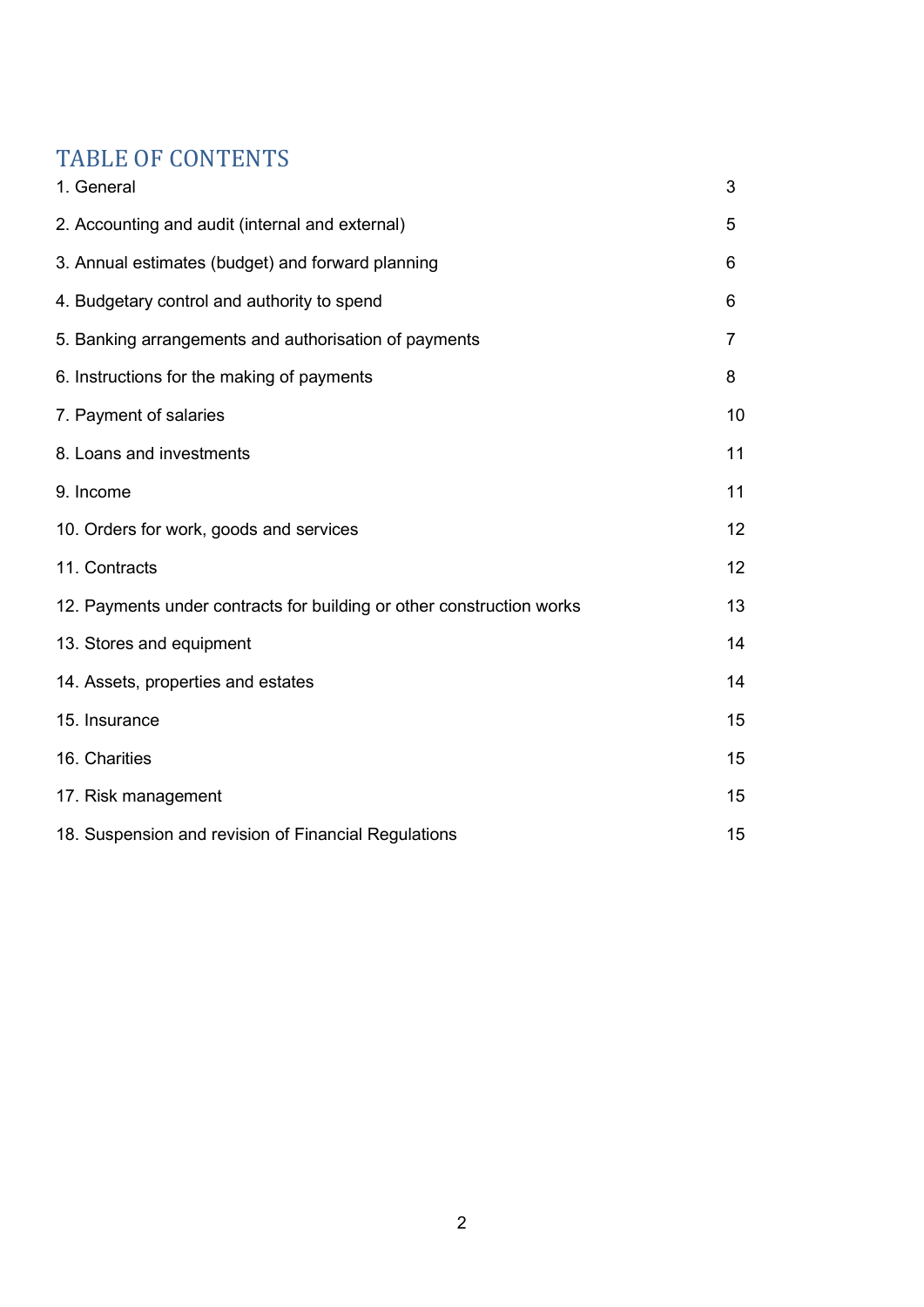#### 1. General

1.1. These financial regulations govern the conduct of financial management by the council and may only be amended or varied by resolution of the council. Financial regulations are one of the council's three governing policy documents providing procedural guidance for members and officers. Financial regulations must be observed in conjunction with the council's standing orders and any individual financial regulations relating to contracts.

1.2. The council is responsible in law for ensuring that its financial management is adequate and effective and that the council has a sound system of internal control which facilitates the effective exercise of the council's functions, including arrangements for the management of risk.

1.3. The council's accounting control systems must include measures:

- for the timely production of accounts;
- that provide for the safe and efficient safeguarding of public money;
- to prevent and detect inaccuracy and fraud; and
- identifying the duties of officers.

1.4. These financial regulations demonstrate how the council meets these responsibilities and requirements.

1.5. At least once a year, prior to approving the Annual Governance Statement, the council must review the effectiveness of its system of internal control which shall be in accordance with proper practices.

1.6. Deliberate or wilful breach of these Regulations by an employee may give rise to disciplinary proceedings.

1.7. Members of council are expected to follow the instructions within these Regulations and not to entice employees to breach them. Failure to follow instructions within these Regulations brings the office of councillor into disrepute.

1.8. The Clerk has been appointed as RFO for this council and these regulations will apply accordingly.

1.9. The RFO;

- acts under the policy direction of the council;
- administers the council's financial affairs in accordance with all Acts, Regulations and proper practices;
- determines on behalf of the council its accounting records and accounting control systems;
- ensures the accounting control systems are observed;
- maintains the accounting records of the council up to date in accordance with proper practices;
- assists the council to secure economy, efficiency and effectiveness in the use of its resources; and
- produces financial management information as required by the council.

1.10. The accounting records determined by the RFO shall be sufficient to show and explain the council's transactions and to enable the RFO to ensure that any income and expenditure account and statement of balances, or record of receipts and payments and additional information, as the case may be, or management information prepared for the council from time to time comply with the Accounts and Audit Regulations.

1.11. The accounting records determined by the RFO shall in particular contain: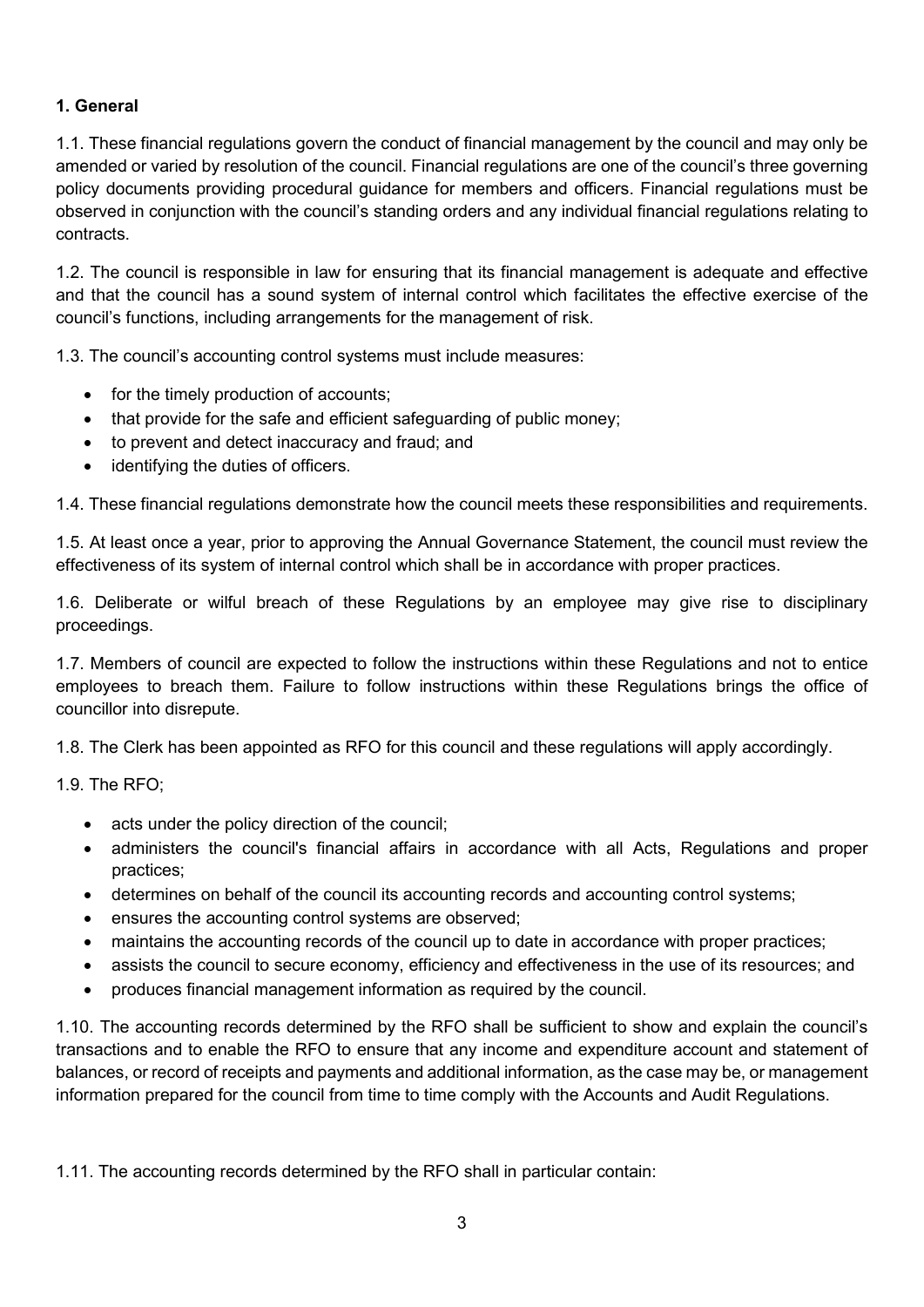- entries from day to day of all sums of money received and expended by the council and the matters to which the income and expenditure or receipts and payments account relate;
- a record of the assets and liabilities of the council; and
- wherever relevant, a record of the council's income and expenditure in relation to claims made, or to be made, for any contribution, grant or subsidy.

1.12. The accounting control systems determined by the RFO shall include:

- procedures to ensure that the financial transactions of the council are recorded as soon as reasonably practicable and as accurately and reasonably as possible;
- procedures to enable the prevention and detection of inaccuracies and fraud and the ability to reconstruct any lost records;
- identification of the duties of officers dealing with financial transactions and division of responsibilities of those officers in relation to significant transactions;
- procedures to ensure that uncollectable amounts, including any bad debts are not submitted to the council for approval to be written off except with the approval of the RFO and that the approvals are shown in the accounting records; and
- measures to ensure that risk is properly managed.

1.13. The council is not empowered by these Regulations or otherwise to delegate certain specified decisions. In particular any decision regarding:

- setting the final budget or the precept (council tax requirement);
- approving accounting statements;
- approving an annual governance statement;
- borrowing;
- writing off bad debts;
- declaring eligibility for the General Power of Competence; and
- addressing recommendations in any report from the internal or external auditors, shall be a matter for the full council only.

1.14. In addition, the council must:

- determine and keep under regular review the bank mandate for all council bank accounts;
- approve any grant or a single commitment in excess of £200; and
- in respect of the annual salary for any employee have regard to recommendations about annual salaries of employees made by the relevant committee in accordance with its terms of reference.

1.15. In these financial regulations, references to the Accounts and Audit Regulations or 'the regulations' shall mean the regulations issued under the provisions of section 27 of the Audit Commission Act 1998, or any superseding legislation, and then in force unless otherwise specified.

In these financial regulations the term 'proper practice' or 'proper practices' shall refer to guidance issued in Governance and Accountability for Local Councils - a Practitioners' Guide (England) issued by the Joint Practitioners Advisory Group (JPAG), available from the websites of NALC and the Society for Local Council Clerks (SLCC).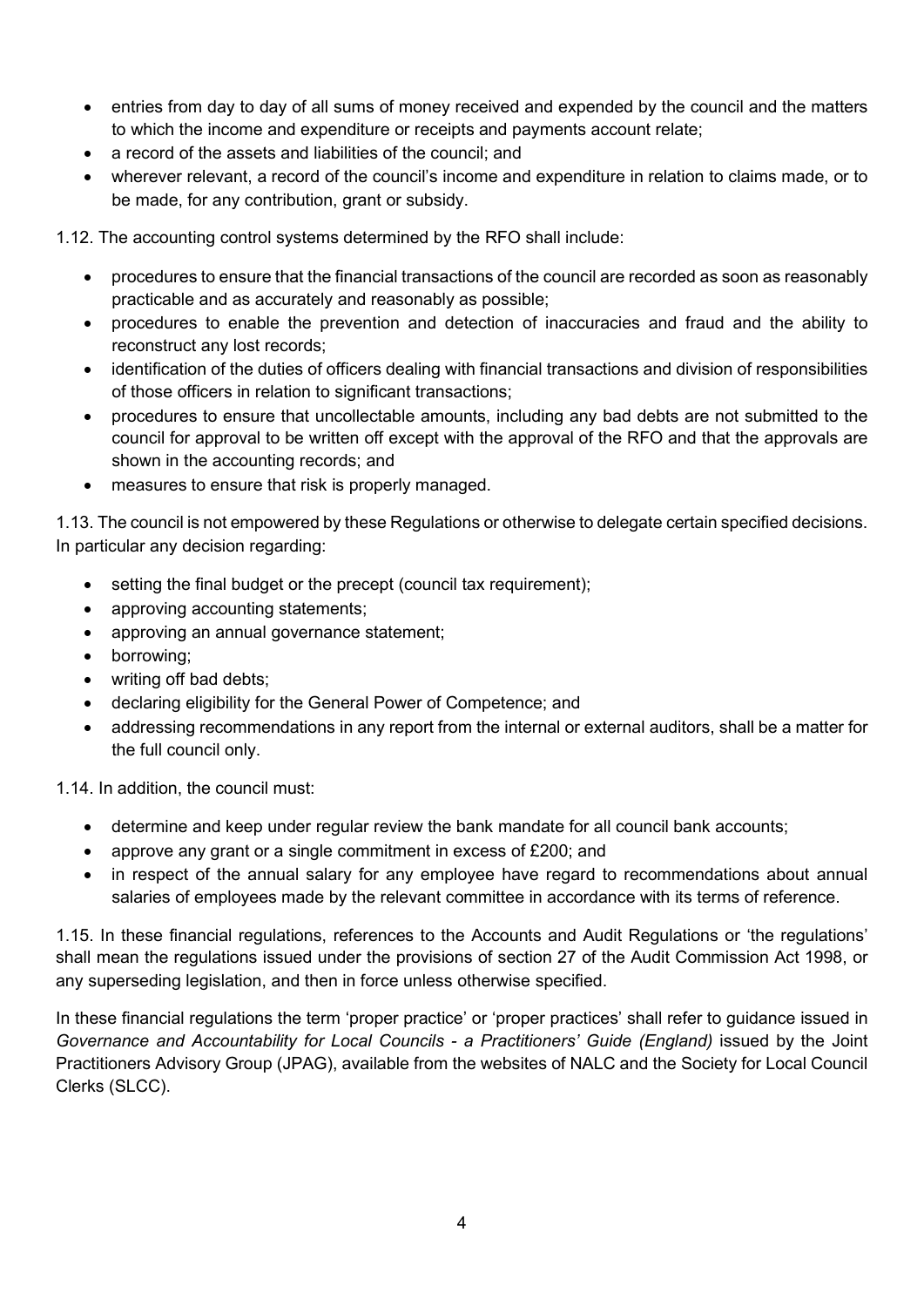#### 2. Accounting and audit (internal and external)

2.1. All accounting procedures and financial records of the council shall be determined by the RFO in accordance with the Accounts and Audit Regulations, appropriate guidance and proper practices.

2.2. On a regular basis, a member shall verify bank reconciliations (for all accounts) produced by the RFO. The bank balances will then be presented and approved by the council. This activity shall on conclusion be reported, including any exceptions, to and noted by the council.

2.3. The RFO shall complete the annual statement of accounts, annual report, and any related documents of the council contained in the Annual Return (as specified in proper practices) as soon as practicable after the end of the financial year and having certified the accounts shall submit them and report thereon to the council within the timescales set by the Accounts and Audit Regulations.

2.4. The council shall ensure that there is an adequate and effective system of internal audit of its accounting records, and of its system of internal control in accordance with proper practices. Any officer or member of the council shall make available such documents and records as appear to the council to be necessary for the purpose of the audit and shall, as directed by the council, supply the RFO, internal auditor, or external auditor with such information and explanation as the council considers necessary for that purpose.

2.5. The internal auditor shall be appointed by and shall carry out the work in relation to internal controls required by the council in accordance with proper practices.

2.6. The internal auditor shall:

- be competent and independent of the financial operations of the council;
- report to council in writing, or in person, on a regular basis with a minimum of one annual written report during each financial year;
- to demonstrate competence, objectivity, and independence, be free from any actual or perceived conflicts of interest, including those arising from family relationships; and
- has no involvement in the financial decision making, management or control of the council

2.7. Internal or external auditors may not under any circumstances:

- perform any operational duties for the council;
- initiate or approve accounting transactions; or
- direct the activities of any council employee, except to the extent that such employees have been appropriately assigned to assist the internal auditor.

2.8. For the avoidance of doubt, in relation to internal audit the terms 'independent' and 'independence' shall have the same meaning as is described in proper practices.

2.9. The RFO shall make arrangements for the exercise of electors' rights in relation to the accounts including the opportunity to inspect the accounts, books, and vouchers and display or publish any notices and statements of account required by Audit Commission Act 1998, or any superseding legislation, and the Accounts and Audit Regulations.

2.10. The RFO shall, without undue delay, bring to the attention of all councillors any correspondence or report from internal or external auditors.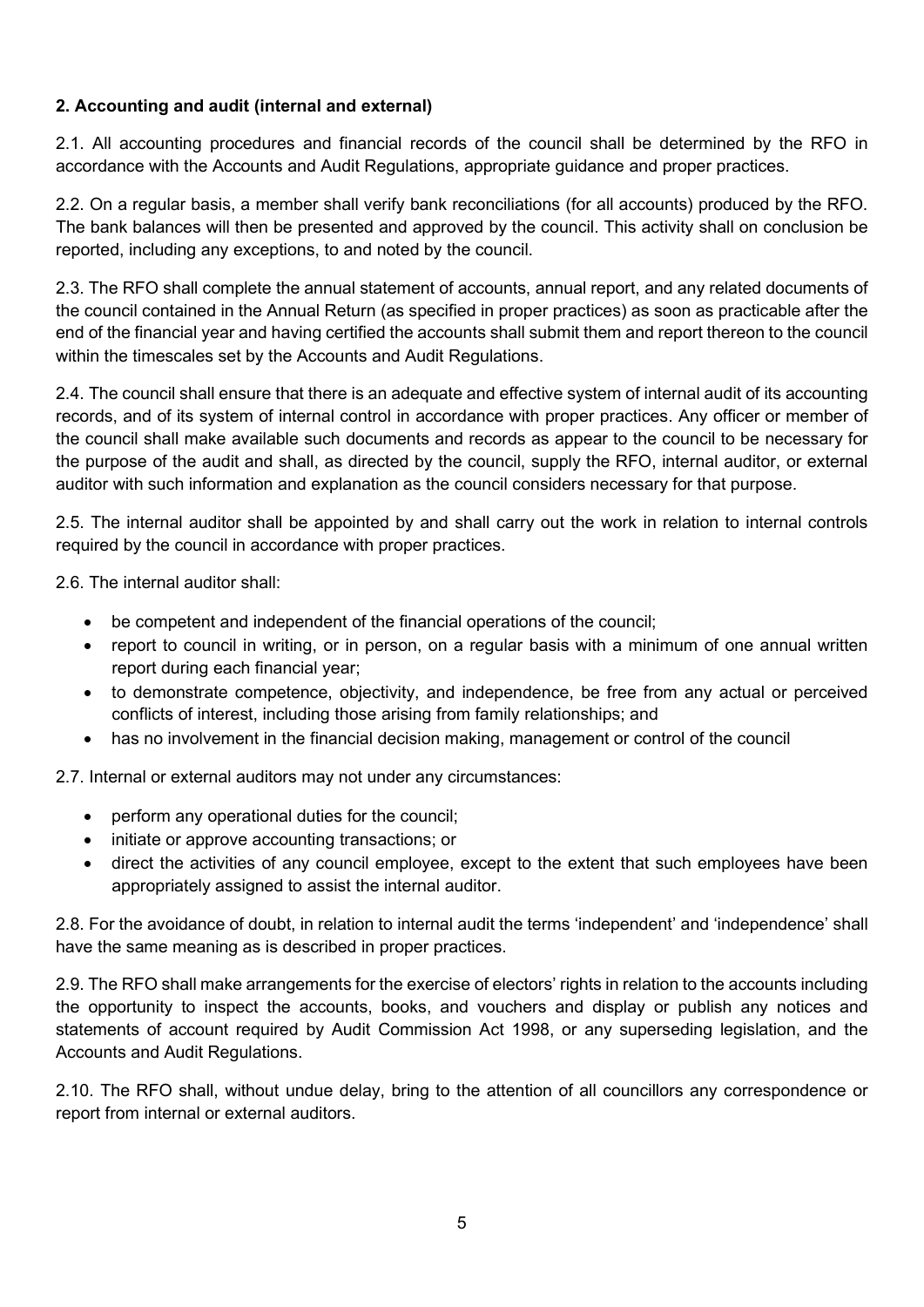#### 3. Annual estimates (budget) and forward planning

3.1. Each committee (if any) shall review its three-year forecast of revenue and capital receipts and payments. Having regard to the forecast, it shall thereafter formulate and submit proposals for the following financial year to the council not later than the end of October each year including any proposals for revising the forecast.

3.2. The RFO must each year, by no later than December, prepare detailed estimates of all receipts and payments including the use of reserves and all sources of funding for the following financial year in the form of a budget to be considered by the relevant committee and the council.

3.3. The council shall consider annual budget proposals in relation to the council's three year forecast of revenue and capital receipts and payments including recommendations for the use of reserves and sources of funding and update the forecast accordingly.

3.4. The council shall fix the precept (council tax requirement), and relevant basic amount of council tax to be levied for the ensuing financial year not later than by the end of December each year. The RFO shall issue the precept to the billing authority and shall supply each member with a copy of the approved annual budget.

3.5. The approved annual budget shall form the basis of financial control for the ensuing year.

#### 4. Budgetary control and authority to spend

4.1. Expenditure on revenue items may be authorised up to the amounts included for that class of expenditure in the approved budget. This authority is to be determined by:

- the council for all items over £200;
- a duly delegated committee of the council for items over £200; or
- the Clerk, in conjunction with Chair of Council or Chair of the appropriate committee, for any items below £200.

Such authority is to be evidenced by a minute or by an authorisation slip duly signed by the Clerk, and where necessary also by the appropriate Chair.

Contracts may not be disaggregated to avoid controls imposed by these regulations.

4.2. No expenditure may be authorised that will exceed the amount provided in the revenue budget for that class of expenditure other than by resolution of the council, or duly delegated committee. During the budget year and with the approval of council having considered fully the implications for public services, unspent and available amounts may be moved to other budget headings or to an earmarked reserve as appropriate ('virement').

4.3. Unspent provisions in the revenue or capital budgets for completed projects shall not be carried forward to a subsequent year.

4.4. The salary budgets are to be reviewed at least annually in October for the following financial year and such review shall be evidenced by a hard copy schedule signed by the Clerk and the Chair of Council or relevant committee. The RFO will inform committees of any changes impacting on their budget requirement for the coming year in good time.

4.5. In cases of extreme risk to the delivery of council services, the clerk may authorise revenue expenditure on behalf of the council which in the clerk's judgement it is necessary to carry out. Such expenditure includes repair, replacement or other work, whether or not there is any budgetary provision for the expenditure, subject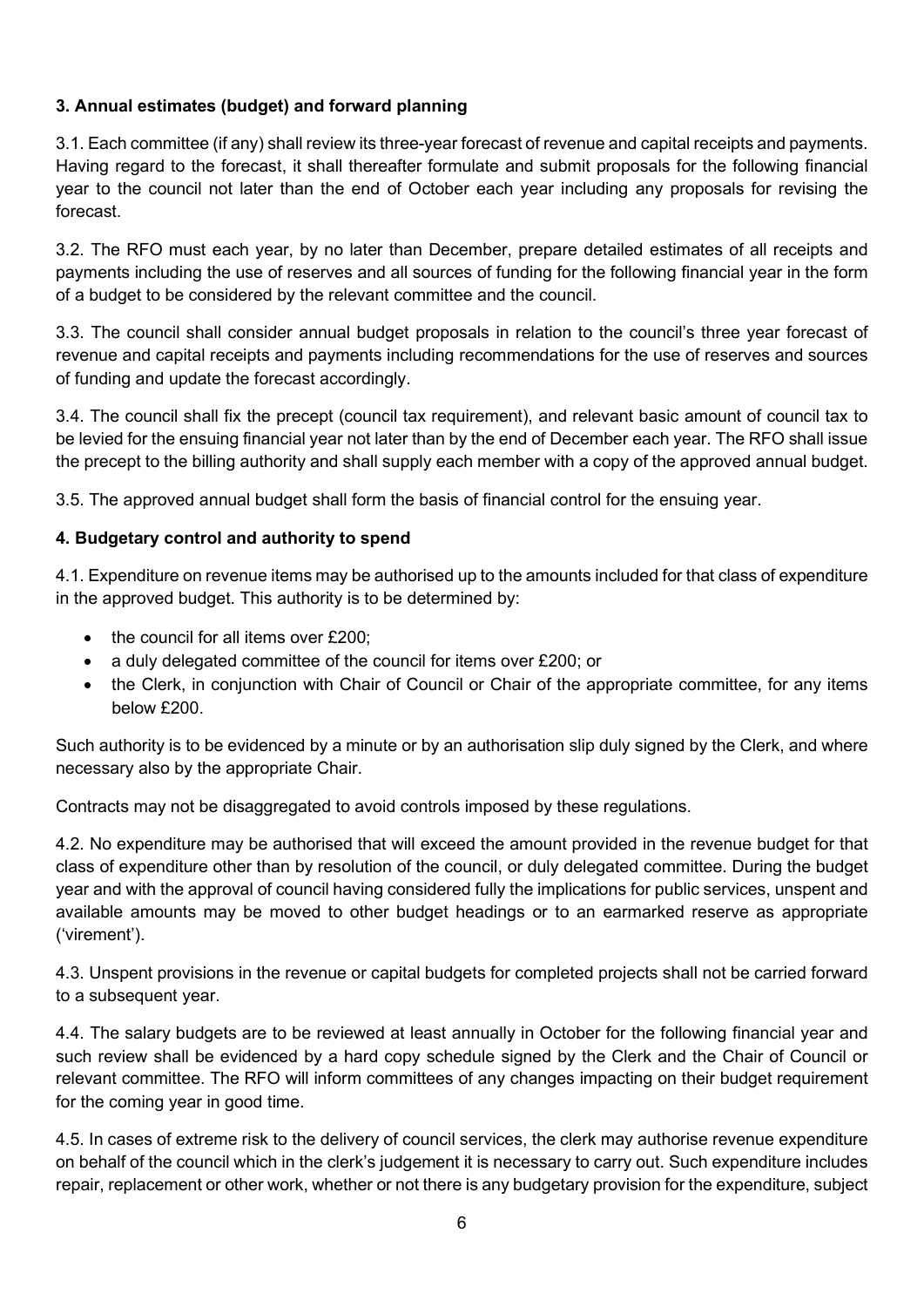to a limit of £500. The Clerk shall report such action to the Chair as soon as possible and to the council as soon as practicable thereafter.

4.6. No expenditure shall be authorised in relation to any capital project and no contract entered into or tender accepted involving capital expenditure unless the council is satisfied that the necessary funds are available and the requisite borrowing approval has been obtained.

4.7. All capital works shall be administered in accordance with the council's standing orders and financial regulations relating to contracts.

4.8. The RFO shall regularly provide the council with a statement of receipts and payments to date under each head of the budgets, comparing actual expenditure to the appropriate date against that planned as shown in the budget. These statements are to be prepared at least at the end of each financial quarter and shall show explanations of material variances. For this purpose "material" shall be in excess of £200 or 15% of the budget.

4.9. Changes in earmarked reserves shall be approved by council as part of the budgetary control process.

#### 5. Banking arrangements and authorisation of payments

5.1. The council's banking arrangements, including the bank mandate, shall be made by the RFO and approved by the council; banking arrangements may not be delegated to a committee. They shall be regularly reviewed for safety and efficiency.

5.2. The RFO shall prepare a schedule of payments requiring authorisation, forming part of the Agenda for the Meeting and, together with the relevant invoices, present the schedule to council. The council / committee shall review the schedule for compliance and, having satisfied itself shall authorise payment by a resolution of the council. The approved schedule shall be ruled off and initialled by the Chair of the Meeting. A detailed list of all payments shall be disclosed within or as an attachment to the minutes of the meeting at which payment was authorised. Personal payments (including salaries, wages, expenses and any payment made in relation to the termination of a contract of employment) may be summarised to remove public access to any personal information.

5.3. All invoices for payment shall be examined, verified and certified by the RFO to confirm that the work, goods or services to which each invoice relates has been received, carried out, examined and represents expenditure previously approved by the council.

5.4. The RFO shall examine invoices for arithmetical accuracy and analyse them to the appropriate expenditure heading. The RFO shall take all steps to pay all invoices submitted, and which are in order, at the next available council meeting.

5.5. The RFO shall have delegated authority to authorise the payment of items only in the following circumstances:

a) If a payment is necessary to avoid a charge to interest under the Late Payment of Commercial Debts (Interest) Act 1998, and the due date for payment is before the next scheduled Meeting of council, where the Clerk and RFO certify that there is no dispute or other reason to delay payment, provided that a list of such payments shall be submitted to the next appropriate meeting of council [or finance committee];

b) An expenditure item authorised under 5.6 below (continuing contracts and obligations) provided that a list of such payments shall be submitted to the next appropriate meeting of council [or finance committee]; or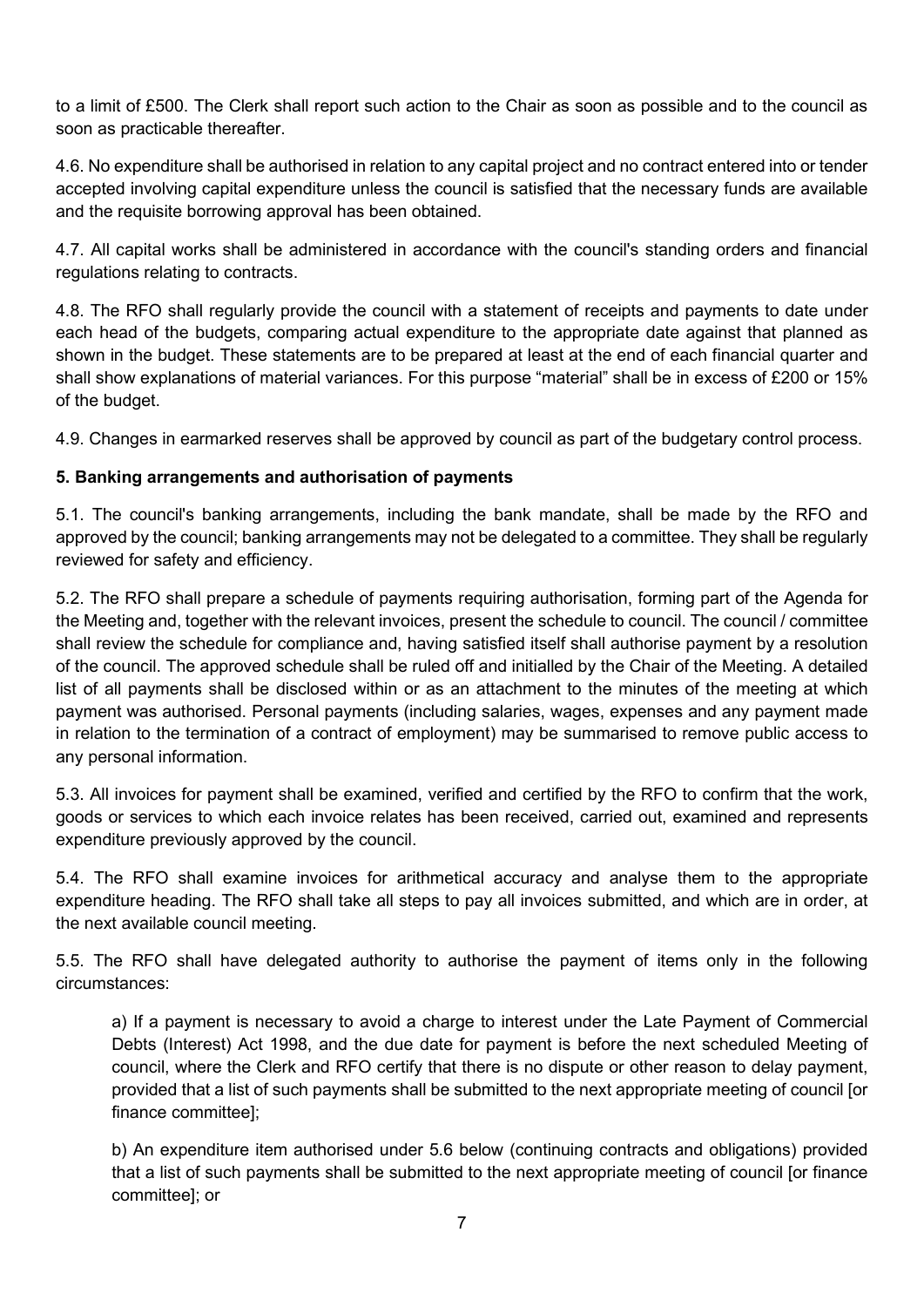c) fund transfers within the councils banking arrangements up to the sum of £10,000, provided that a list of such payments shall be submitted to the next appropriate meeting of council.

5.6. For each financial year the RFO shall draw up a list of due payments which arise on a regular basis as the result of a continuing contract, statutory duty, or obligation (such as but not exclusively) Salaries, PAYE, NI and Pension, Superannuation Fund and regular maintenance contracts and the like for which the council may authorise payment for the year provided that the requirements of regulation 4.1 (Budgetary Controls) are adhered to, provided also that a list of such payments shall be submitted to the next appropriate meeting of council [or Finance Committee].

5.7. A record of regular payments made under 5.6 above shall be drawn up and be signed by two members on each and every occasion when payment is authorised - thus controlling the risk of duplicated payments being authorised and / or made.

5.8. In respect of grants a duly authorised committee shall approve expenditure within any limits set by council and in accordance with any policy statement approved by council. Any Revenue or Capital Grant shall before payment, be subject to ratification by resolution of the council.

5.9. Members are subject to the Code of Conduct that has been adopted by the council and shall comply with the Code and Standing Orders when a decision to authorise or instruct payment is made in respect of a matter in which they have a disclosable pecuniary or other interest, unless a dispensation has been granted.

5.10. The council will aim to rotate the duties of members in these Regulations so that onerous duties are shared out as evenly as possible over time.

5.11. Any changes in the recorded details of suppliers, such as bank account records, shall be approved in writing by a Member.

#### 6. Instructions for the making of payments

6.1. The council will make safe and efficient arrangements for the making of its payments.

6.2. Following authorisation under Financial Regulation 5 above, the council, a duly delegated committee or, if so delegated, the RFO shall give instruction that a payment shall be made.

6.3. All payments shall be affected by cheque or other instructions to the council's bankers, or otherwise, in accordance with a resolution of council.

6.4. Cheques or orders for payment drawn on the bank account in accordance with the schedule as presented to council or committee shall be signed by two members of council in accordance with a resolution instructing that payment. A member who is a bank signatory, having a connection by virtue of family or business relationships with the beneficiary of a payment, should not, under normal circumstances, be a signatory to the payment in question.

6.6. Cheques or orders for payment shall not normally be presented for signature other than at a council or committee meeting (including immediately before or after such a meeting). Any signatures obtained away from such meetings shall be reported to the council at the next convenient meeting. If the meeting is held in a virtual place then the cheque signatories will be agreed during the meeting and the RFO will present the cheques for signing as soon as possible after the meeting.

6.7. If thought appropriate by the council, payment for utility supplies (energy, telephone and water) and any National Non-Domestic Rates may be made by variable direct debit provided that the instructions are signed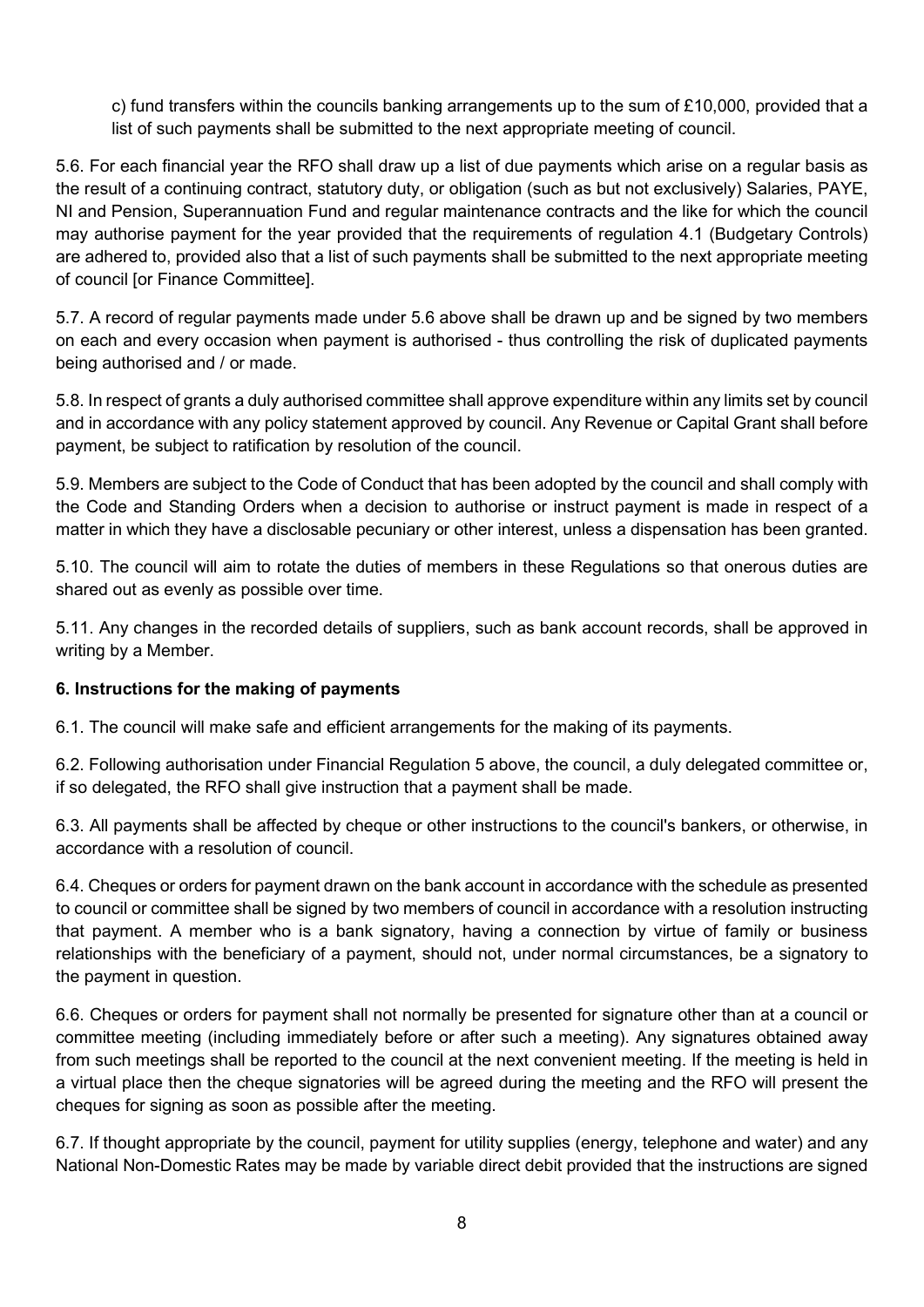by two members and any payments are reported to council as made. The approval of the use of a variable direct debit shall be renewed by resolution of the council at least every two years.

6.8. If thought appropriate by the council, payment for certain items (principally salaries) may be made by banker's standing order provided that the instructions are signed, or otherwise evidenced by two members are retained and any payments are reported to council as made. The approval of the use of a banker's standing order shall be renewed by resolution of the council at least every two years.

6.9. If thought appropriate by the council, payment for certain items may be made by BACS or CHAPS methods provided that the instructions for each payment are signed, or otherwise evidenced, by two authorised bank signatories, are retained and any payments are reported to council as made. The approval of the use of BACS or CHAPS shall be renewed by resolution of the council at least every two years.

6.10. Where possible payment will be made by internet banking transfer provided that the items and amounts are approved at the parish council meeting. Internet banking transfers will be setup by the RFO and then authorised by two bank signatories online.

6.11. Where a computer requires use of a personal identification number (PIN) or other password(s), for access to the council's records on that computer, a note shall be made of the PIN and Passwords and shall be handed to and retained by the Chair of Council in a sealed dated envelope. This envelope may not be opened other than in the presence of two other councillors. After the envelope has been opened, in any circumstances, the PIN and / or passwords shall be changed as soon as practicable. The fact that the sealed envelope has been opened, in whatever circumstances, shall be reported to all members immediately and formally to the next available meeting of the council. This will not be required for a member's personal computer used only for remote authorisation of bank payments.

6.12. No employee or councillor shall disclose any PIN or password, relevant to the working of the council or its bank accounts, to any person not authorised in writing by the council or a duly delegated committee.

6.13. Regular back-up copies of the records on any computer shall be made and shall be stored securely away from the computer in question, and preferably off site.

6.14. The council, and any members using computers for the council's financial business, shall ensure that anti-virus, anti-spyware and firewall software with automatic updates, together with a high level of security, is used.

6.15. Where internet banking arrangements are made with any bank, the RFO shall be appointed as the Service Administrator. The bank mandate approved by the council shall identify a number of councillors who will be authorised to approve transactions on those accounts. The bank mandate will state clearly the amounts of payments that can be instructed by the use of the Service Administrator alone, or by the Service Administrator with a stated number of approvals.

6.16. Access to any internet banking accounts will be directly to the access page (which may be saved under "favourites") or Mobile Banking App, and not through a search engine or e-mail link.

6.17. Changes to account details for suppliers, which are used for internet banking may only be changed on written hard copy notification by the supplier and supported by hard copy authority for change signed by the RFO. A programme of regular checks of standing data with suppliers will be followed.

6.18. Any Debit Card issued for use will be specifically restricted to the RFO and will also be restricted to a single transaction maximum value of £50 unless authorised by council or finance committee in writing before any order is placed.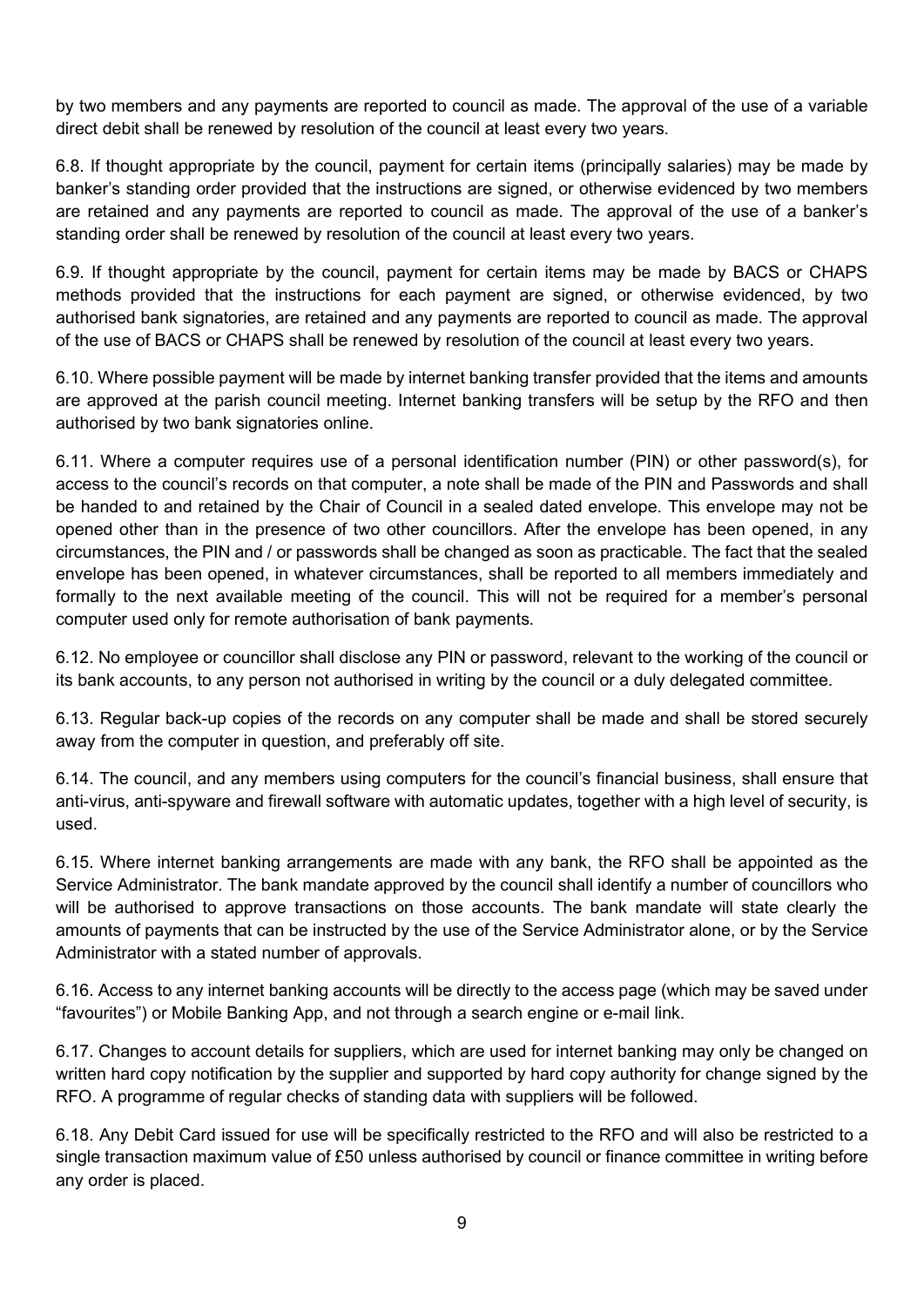6.19. A pre-paid debit card may be issued to employees with varying limits. These limits will be set by the council. Transactions and purchases made will be reported to the council and authority for topping-up shall be at the discretion of the council.

6.20. Any corporate credit card or trade card account opened by the council will be specifically restricted to use by the RFO and shall be subject to automatic payment in full at each month-end. Personal credit or debit cards of members or staff may be used when authorised by the Chair and an expense claim made for the same on a monthly basis.

6.21. The council will not maintain any form of cash float. All cash received must be banked intact. Any payments made in cash by the RFO (for example for postage or minor stationery items) shall be refunded on a regular basis, at least quarterly.

#### 7. Payment of salaries

7.1. As an employer, the council shall make arrangements to meet fully the statutory requirements placed on all employers by PAYE, National Insurance and Pensions legislation. The payment of all salaries shall be made in accordance with payroll records and the rules of PAYE National Insurance and Pensions currently operating, and salary rates shall be as agreed by council, or duly delegated committee.

7.2. Payment of salaries and payment of deductions from salary such as may be required to be made for tax, national insurance and pension contributions, or similar statutory or discretionary deductions must be made in accordance with the payroll records and on the appropriate dates stipulated in employment contracts, provided that each payment is reported to the next available council meeting, as set out in these regulations above.

7.3. No changes shall be made to any employee's pay, emoluments, or terms and conditions of employment without the prior consent of the council.

7.4. Each and every payment to employees of net salary and to the appropriate creditor of the statutory and discretionary deductions shall be recorded in a separate confidential record (confidential cash book). This confidential record is not open to inspection or review (under the Freedom of Information Act 2000 or otherwise) other than:

- a) by any councillor who can demonstrate a need to know;
- b) by the internal auditor;
- c) by the external auditor; or
- d) by any person authorised under Audit Commission Act 1998, or any superseding legislation.

7.5. The total of such payments in each calendar month shall be reported with all other payments as made as may be required under these Financial Regulations, to ensure that only payments due for the period have actually been paid.

7.6. An effective system of personal performance management should be maintained for the senior officers.

7.7. Any termination payments shall be supported by a clear business case and reported to the council. Termination payments shall only be authorised by council.

7.8. Before employing interim staff, the council must consider a full business case.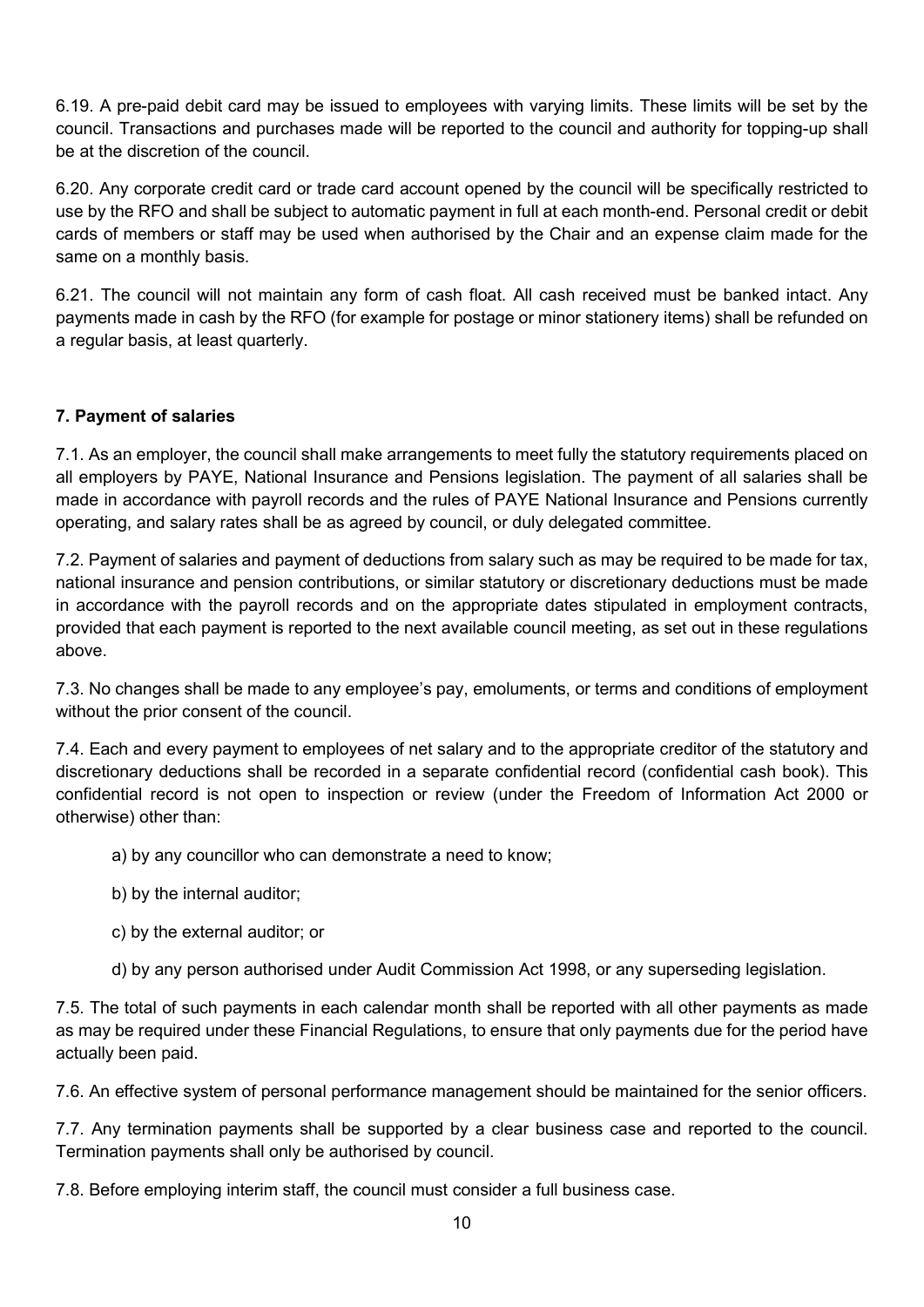#### 8. Loans and investments

8.1. All borrowings shall be affected in the name of the council, after obtaining any necessary borrowing approval. Any application for borrowing approval shall be approved by Council as to terms and purpose. The application for borrowing approval, and subsequent arrangements for the loan shall only be approved by full council.

8.2. Any financial arrangement which does not require formal borrowing approval from the Secretary of State/Welsh Assembly Government (such as Hire Purchase or Leasing of tangible assets) shall be subject to approval by the full council. In each case a report in writing shall be provided to council in respect of value for money for the proposed transaction.

8.3. The council will arrange with the council's banks and investment providers for the sending of a copy of each statement of account to the Chair of the council at the same time as one is issued to the RFO.

8.4. All loans and investments shall be negotiated in the name of the council and shall be for a set period in accordance with council policy.

8.5. The council shall consider the need for an Investment Strategy and Policy which, if drawn up, shall be in accordance with relevant regulations, proper practices and guidance. Any Strategy and Policy shall be reviewed by the council at least annually.

8.6. All investments of money under the control of the council shall be in the name of the council.

8.7. All investment certificates and other documents relating thereto shall be retained in the custody of the RFO.

8.8. Payments in respect of short term or long-term investments, including transfers between bank accounts held in the same bank, or branch, shall be made in accordance with Regulation 5 (Authorisation of payments) and Regulation 6 (Instructions for payments).

#### 9. Income

9.1. The collection of all sums due to the council shall be the responsibility of and under the supervision of the RFO.

9.2. Particulars of all charges to be made for work done, services rendered or goods supplied shall be agreed annually by the council, notified to the RFO and the RFO shall be responsible for the collection of all accounts due to the council.

9.3. The council will review all fees and charges at least annually, following a report of the RFO.

9.4. Any sums found to be irrecoverable and any bad debts shall be reported to the council and shall be written off in the year.

9.5. All sums received on behalf of the council shall be banked intact as directed by the RFO. In all cases, all receipts shall be deposited with the council's bankers with such frequency as the RFO considers necessary.

9.6. The origin of each receipt shall be entered on the paying-in slip.

9.7. Personal cheques shall not be cashed out of money held on behalf of the council.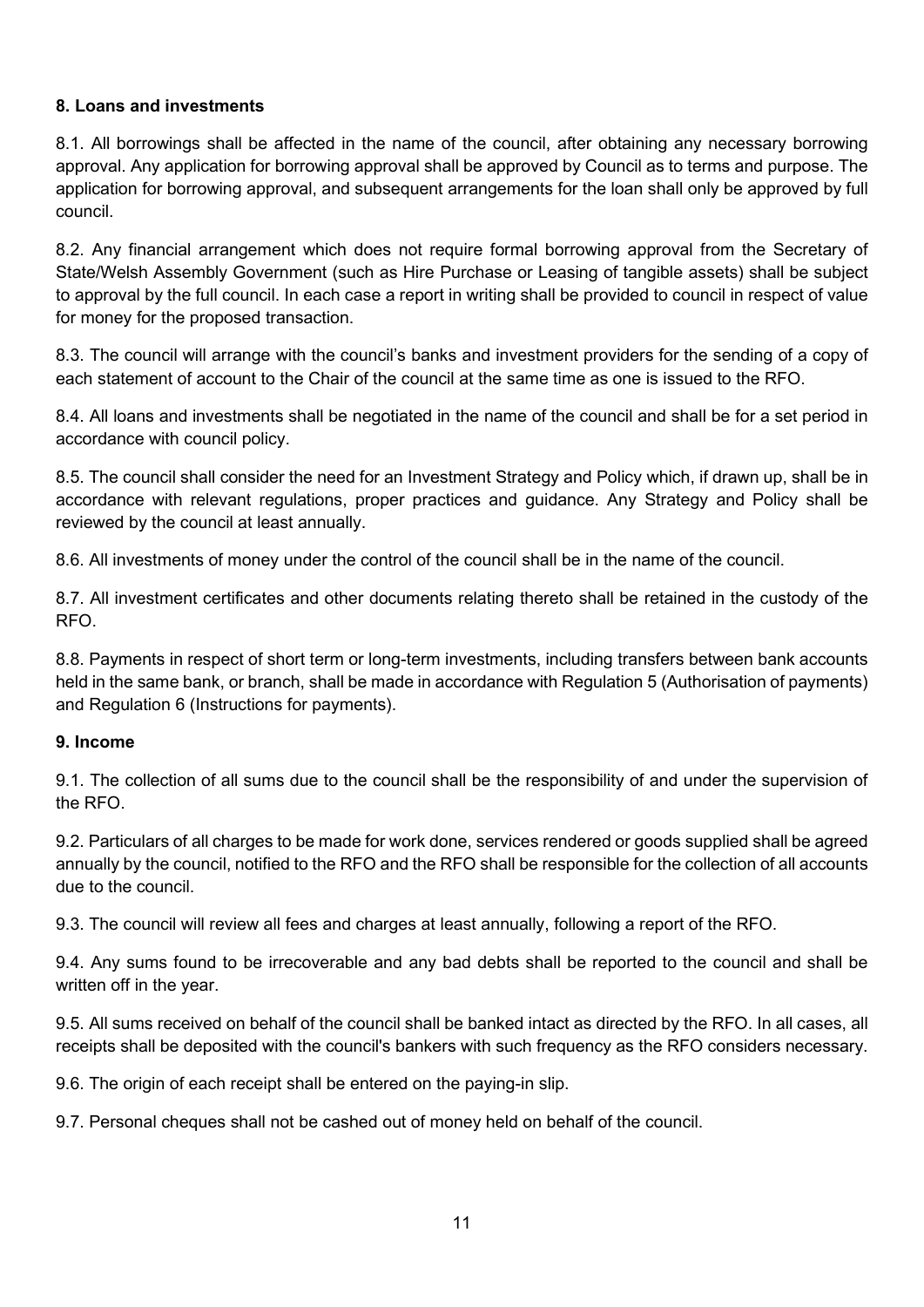9.8. The RFO shall promptly complete any VAT Return that is required. Any repayment claim due in accordance with VAT Act 1994 section 33 shall be made at least annually coinciding with the financial year end.

9.9. Where any significant sums of cash are regularly received by the council, the RFO shall take such steps as are agreed by the council to ensure that more than one person is present when the cash is counted in the first instance, that there is a reconciliation to some form of control such as ticket issues, and that appropriate care is taken in the security and safety of individuals banking such cash.

#### 10. Orders for work, goods and services

10.1. An official order in the form of an email or letter shall be issued for all work, goods and services unless a formal contract is to be prepared or an official order would be inappropriate. Copies of orders shall be retained.

10.2. Orders shall be controlled by the RFO.

10.3. All members and officers are responsible for obtaining value for money at all times. An officer issuing an official order shall ensure as far as reasonable and practicable that the best available terms are obtained in respect of each transaction, usually by obtaining three or more quotations or estimates from appropriate suppliers, subject to any de minimis provisions in Regulation 11.1 below.

10.4. A member may not issue an official order or make any contract on behalf of the council.

10.5. The RFO shall verify the lawful nature of any proposed purchase before the issue of any order, and in the case of new or infrequent purchases or payments, the RFO shall ensure that the statutory authority shall be reported to the meeting at which the order is approved so that the minutes can record the power being used.

#### 11. Contracts

11.1. Procedures as to contracts are laid down as follows:

a) Every contract shall comply with these financial regulations, and no exceptions shall be made otherwise than in an emergency provided that this regulation need not apply to contracts which relate to items (i) to (vi) below:

i. for the supply of gas, electricity, water, sewerage and telephone services;

ii. for specialist services such as are provided by legal professionals acting in disputes;

iii. for work to be executed or goods or materials to be supplied which consist of repairs to or parts for existing machinery or equipment or plant;

iv. for work to be executed or goods or materials to be supplied which constitute an extension of an existing contract by the council;

v. for additional audit work of the external auditor up to an estimated value of £500 (in excess of this sum the Clerk and RFO shall act after consultation with the Chair and Deputy Chair of council); and

vi. for goods or materials proposed to be purchased which are proprietary articles and / or are only sold at a fixed price.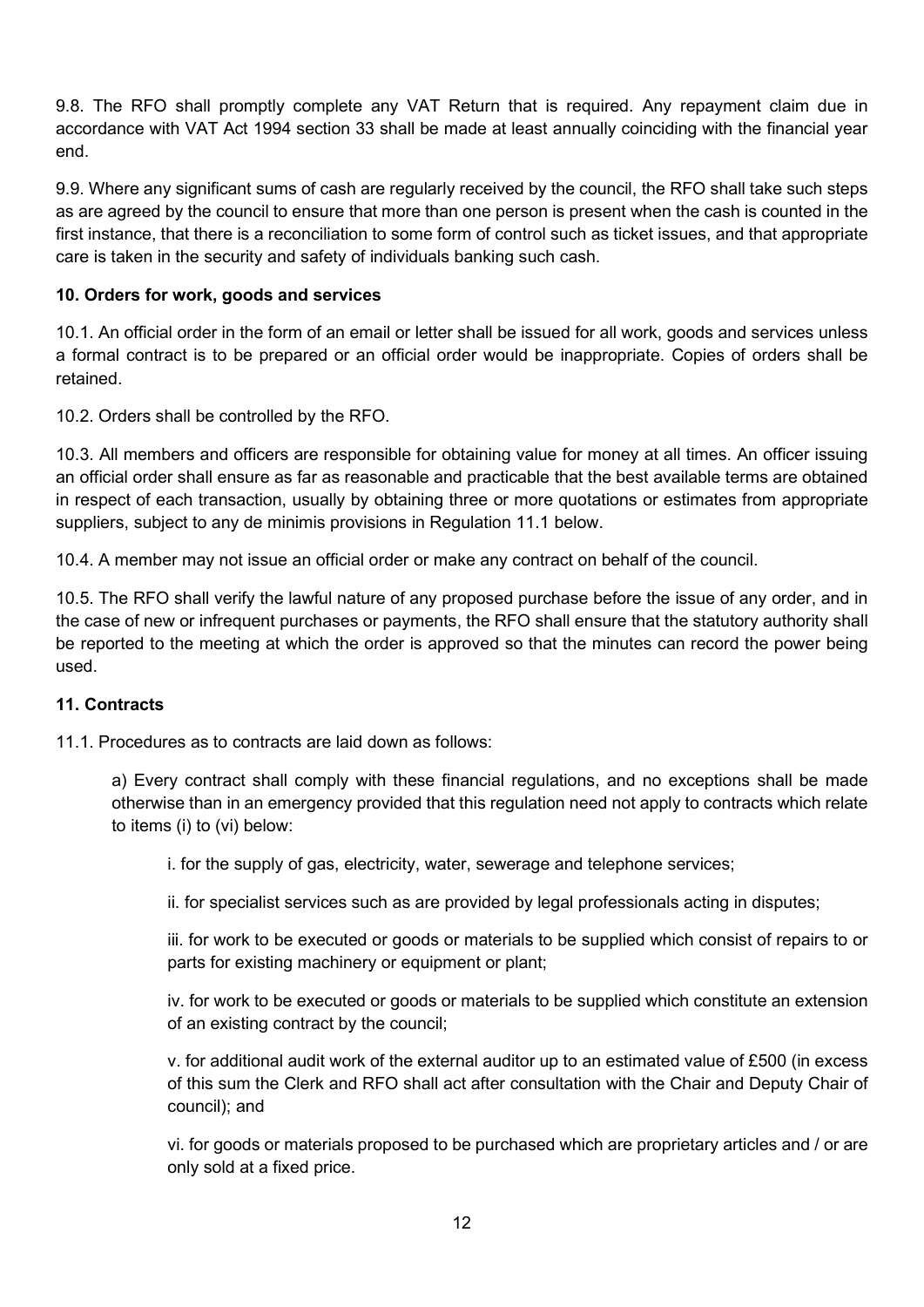b) Where the council intends to procure or award a public supply contract, public service contract or public works contract as defined by The Public Contracts Regulations 2015 ("the Regulations") which is valued at £25,000 or more, the council shall comply with the relevant requirements of the Regulations.

c) The full requirements of The Regulations, as applicable, shall be followed in respect of the tendering and award of a public supply contract, public service contract or public works contract which exceed thresholds in The Regulations set by the Public Contracts Directive 2014/24/EU (which may change from time to time).

d) When applications are made to waive financial regulations relating to contracts to enable a price to be negotiated without competition the reason shall be embodied in a recommendation to the council.

e) Such invitation to tender shall state the general nature of the intended contract and the Clerk shall obtain the necessary technical assistance to prepare a specification in appropriate cases. The invitation shall in addition state that tenders must be addressed to the Clerk in the ordinary course of post. Each tendering firm shall be supplied with a specifically marked envelope in which the tender is to be sealed and remain sealed until the prescribed date for opening tenders for that contract.

f) All sealed tenders shall be opened at the same time on the prescribed date by the Clerk in the presence of at least one member of council.

g) Any invitation to tender issued under this regulation shall be subject to Standing Orders 18d, and shall refer to the terms of the Bribery Act 2010.

h) When it is to enter into a contract of less than £25,000 in value for the supply of goods or materials or for the execution of works or specialist services other than such goods, materials, works or specialist services as are excepted as set out in paragraph (a) the Clerk or RFO shall obtain 2 quotations (priced descriptions of the proposed supply); where the value is below £5,000 and above £500 the RFO shall strive to obtain 3 estimates. Otherwise, Regulation 10.3 above shall apply.

i) The council shall not be obliged to accept the lowest or any tender, quote or estimate.

j) Should it occur that the council, or duly delegated committee, does not accept any tender, quote or estimate, the work is not allocated and the council requires further pricing, provided that the specification does not change, no person shall be permitted to submit a later tender, estimate or quote who was present when the original decision-making process was being undertaken.

#### 12. Payments under contracts for building or other construction works

12.1. Payments on account of the contract sum shall be made within the time specified in the contract by the RFO upon authorised certificates of the architect or other consultants engaged to supervise the contract (subject to any percentage withholding as may be agreed in the particular contract).

12.2. Where contracts provide for payment by instalments the RFO shall maintain a record of all such payments. In any case where it is estimated that the total cost of work carried out under a contract, excluding agreed variations, will exceed the contract sum of 5% or more a report shall be submitted to the council.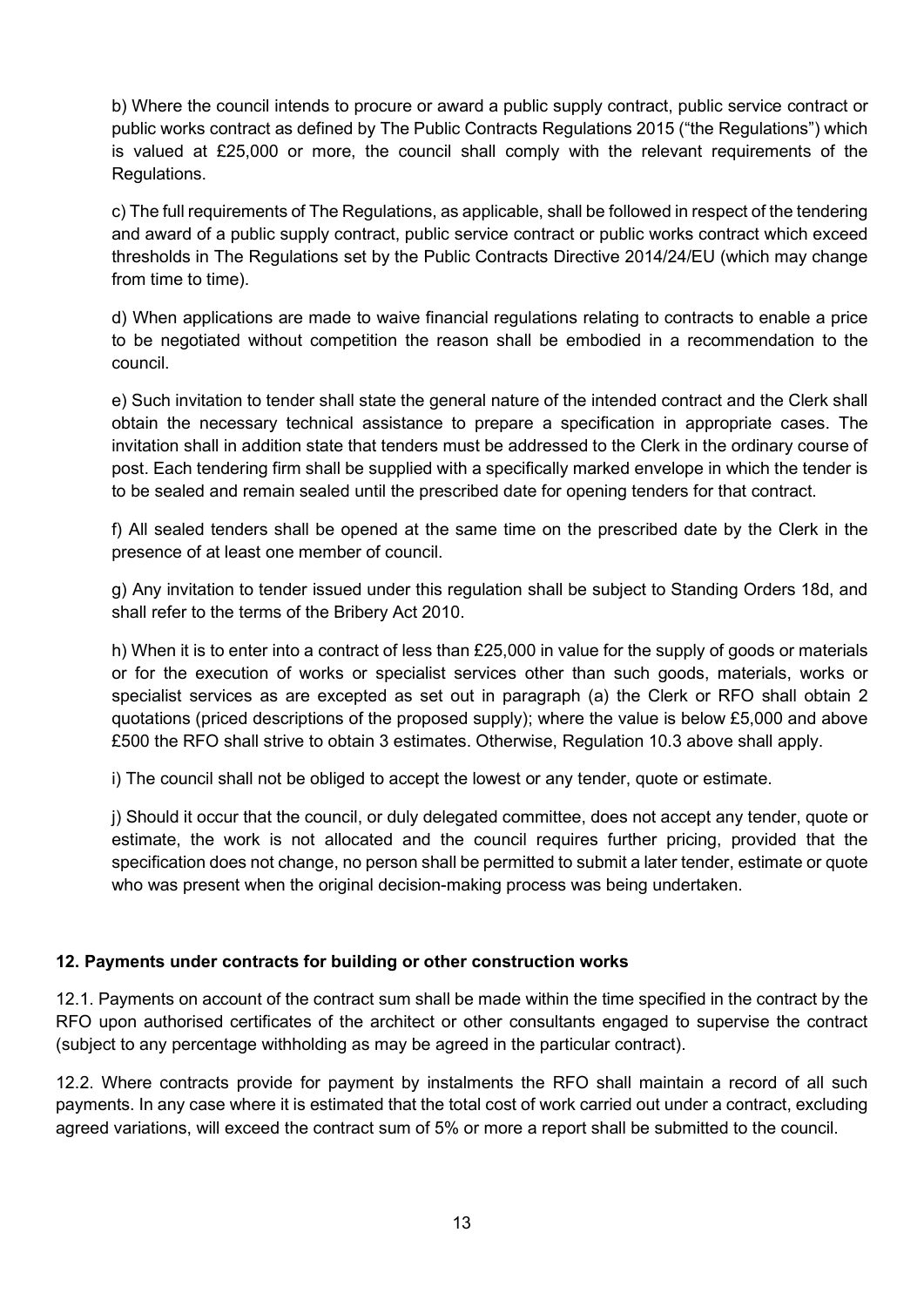12.3. Any variation to a contract or addition to or omission from a contract must be approved by the council and Clerk to the contractor in writing, the council being informed where the final cost is likely to exceed the financial provision.

#### 13. Stores and equipment

13.1. The officer in charge of each section shall be responsible for the care and custody of stores and equipment in that section.

13.2. Delivery notes shall be obtained in respect of all goods received into store or otherwise delivered and goods must be checked as to order and quality at the time delivery is made.

13.3. Stocks shall be kept at the minimum levels consistent with operational requirements.

13.4. The RFO shall be responsible for periodic checks of stocks and stores at least annually.

#### 14. Assets, properties, and estates

14.1. The Clerk shall make appropriate arrangements for the custody of all title deeds and Land Registry Certificates of properties held by the council. The RFO shall ensure a record is maintained of all properties held by the council, recording the location, extent, plan, reference, purchase details, nature of the interest, tenancies granted, rents payable and purpose for which held in accordance with Accounts and Audit Regulations.

14.2. No tangible moveable property shall be purchased or otherwise acquired, sold, leased or otherwise disposed of, without the authority of the council, together with any other consents required by law, save where the estimated value of any one item of tangible movable property does not exceed £250.

14.3. No real property (interests in land) shall be sold, leased or otherwise disposed of without the authority of the council, together with any other consents required by law. In each case a report in writing shall be provided to council in respect of valuation and surveyed condition of the property (including matters such as planning permissions and covenants) together with a proper business case (including an adequate level of consultation with the electorate).

14.4. No real property (interests in land) shall be purchased or acquired without the authority of the full council. In each case a report in writing shall be provided to council in respect of valuation and surveyed condition of the property (including matters such as planning permissions and covenants) together with a proper business case (including an adequate level of consultation with the electorate).

14.5. Subject only to the limit set in Regulation 14.2 above, no tangible moveable property shall be purchased or acquired without the authority of the full council. In each case a report in writing shall be provided to council with a full business case.

14.6. The RFO shall ensure that an appropriate and accurate Register of Assets and Investments is kept up to date. The continued existence of tangible assets shown in the Register shall be verified at least annually, possibly in conjunction with a health and safety inspection of assets.